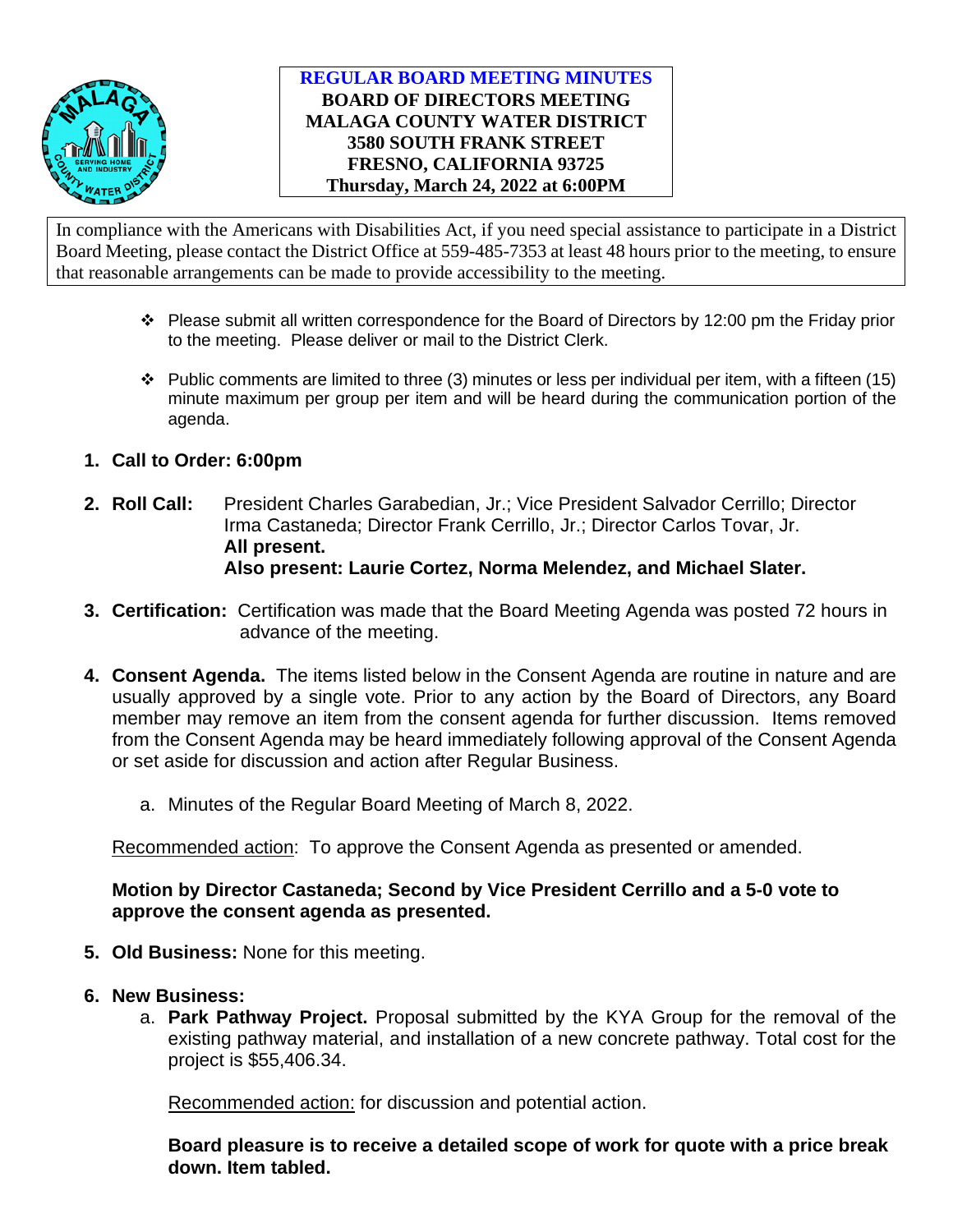b. **Roof Resurfacing.** Proposal submitted by the KYA Group for the resurfacing of the recreation center and gym roof. This proposal does not include the resurfacing of the computer room roof. Total cost for the project is \$ 130,860.72.

Recommended action: for discussion and potential action.

### **Board pleasure is to receive a detailed scope of work for quote with a price break down. Item tabled.**

c. **Karate.** Alvaro Meneses and Cruz Delgado are interested in bringing back karate classes to the recreation center two days a week from 5:30pm to 7:00pm. Suggested days are one weekday and Saturdays, when center is not being used for events.

Recommended action: to give direction to the General Manager and approved use of recreation center for karate classes.

**Board direction is for Director Castaneda or Vice President Cerrillo will reach out to the General Manager to discuss details of the karate contract. Item tabled.**

## **7. Incorporation Reports:**

**President Garabedian, Jr. has a meeting with Brandau and Eager from Fresno County next week.** 

### **8. Annexations and Developments.**

- a. List of District Projects. **Discussion was held. Nothing to report.**
- **9. Recreation Reports:**

**Director Castaneda suggests that the district purchase baseball equipment for those who wish to practice in the parks baseball fields. This equipment would be available on a check-in, check-out basis. The director also reported the Liz, staff employee in recreation, is working with Tammy Mendez for the potential donation of juice boxes and other items that can be used in the Easter program. 144 baskets will be distributed, and 6 baskets will be raffled at the Easter program. Indoor yard sale will take place at the recreation center on March 25 where seniors will sell fruit cups to raise funds for their committee.** 

### **10.Engineer Reports:**

- a. District Engineer Report. None for this meeting.
- b. CDBG Engineer Report: None for this meeting.
- **11.General Manager's Report:** *President Garabedian presented on behalf of the General Manager.* **In need for surveyor to come to the park and survey the parking lot for solar panels.**

### **12.President's Report:**

**President Garabedian, Jr. suggests the yearly calendar of events for the park be shared with the board by e-mail.** 

### **13.Vice President's Report:**

**VP Cerrillo reported on his attendance to the pollution control meeting of 3/21.**